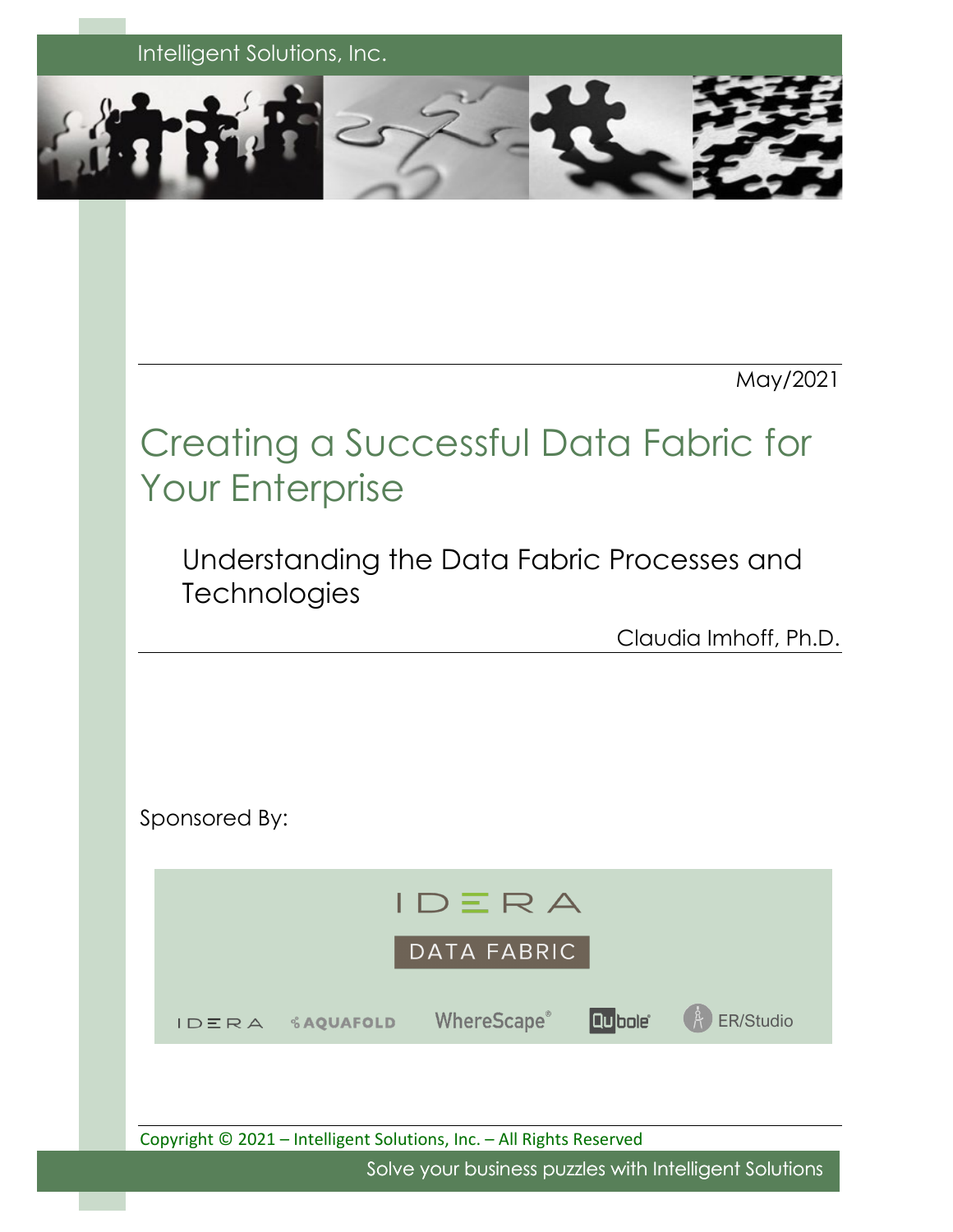# Table of Contents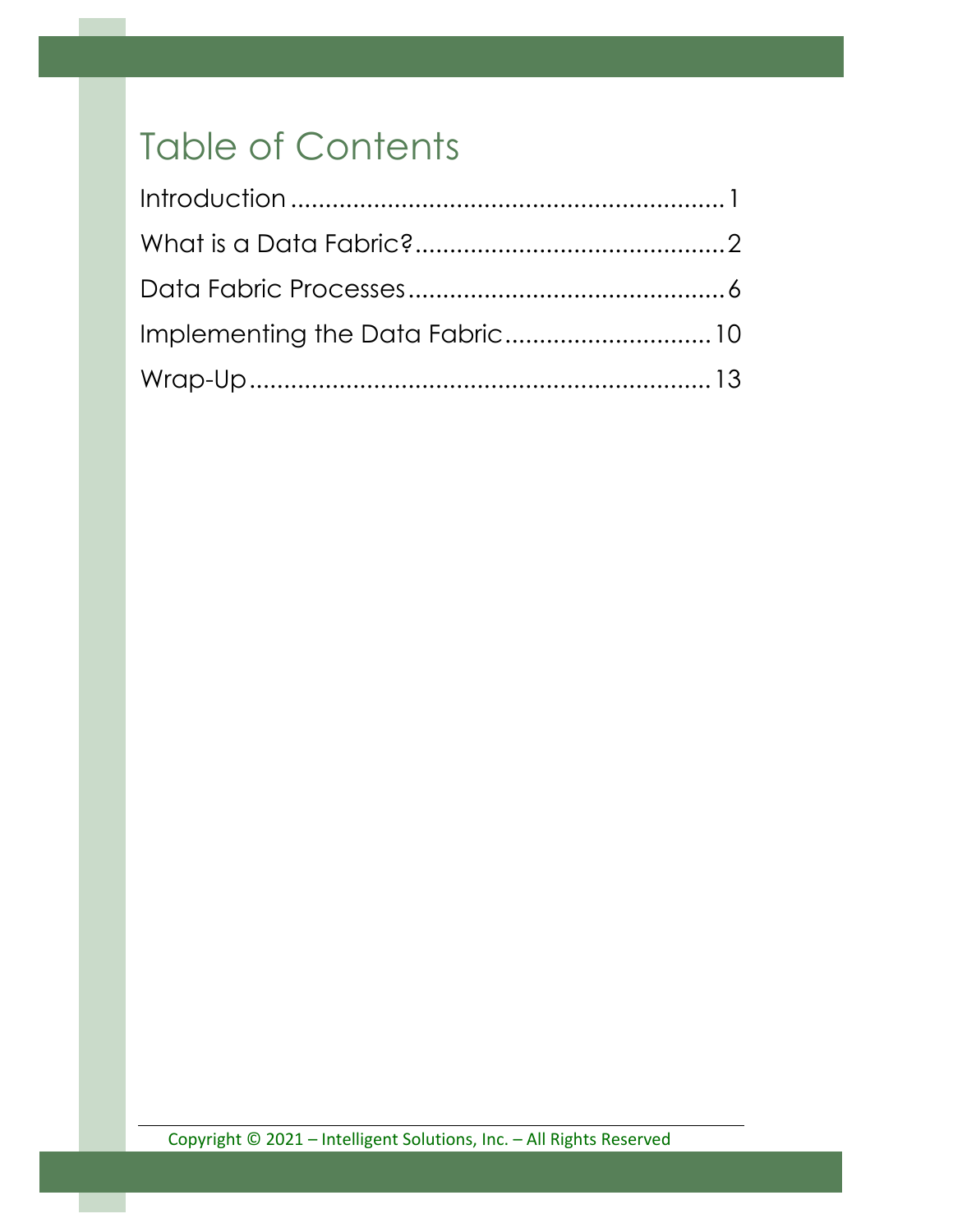### **Introduction**

If 2020 – the year of the pandemic – taught us anything, it was that change happens and it happens suddenly, unexpectedly, and with significant impact to every aspect of our world. 2020 also taught us that, to counter these seismic changes, our enterprises must be agile. They must be able to change their entire set of objectives and goals, along with supporting operating processes and decision-making capabilities almost overnight.

For decision-making specifically, agility comes from the ability for business users to easily find and use analytical data and analytical assets for the many decisions – strategic and tactical – that must be made every day. Unfettered access to analytical data comes in the shape of a data fabric. Data fabric is a new term for an old idea – an allencompassing analytics architecture that is easily understood and accessed, easily implemented and maintained, and ensures that all analytic data can flow easily throughout the entire enterprise.

A tall order but, thankfully, with the advances in data management, storage, analysis, and access technologies, the creation of a data fabric is not only possible, but it has become mandatory for enterprises in today's post-pandemic marketplaces.

This document begins by defining what a data fabric is, along with its benefits. The Extended Analytics Architecture (XAA) is used to illustrate the analytical components within the fabric, followed by a diagram of how data must flow (either physically or virtually) from one component to another seamlessly, thus supporting access to and the creation of the ultimate analytical assets.

The next section walks the reader through the set of processes or capabilities needed to give the user a sane and rational way to access the environment, understand and create needed analytical assets, and the ability to quickly make decisions with confidence. Within each process, the technological functionality needed to create and maintain a fully functioning data fabric environment is discussed.

The last section of the paper discusses things to think about when implementing a data fabric for all analytical needs. Using the proper set of technology can mitigate, if not eliminate, many of these challenges.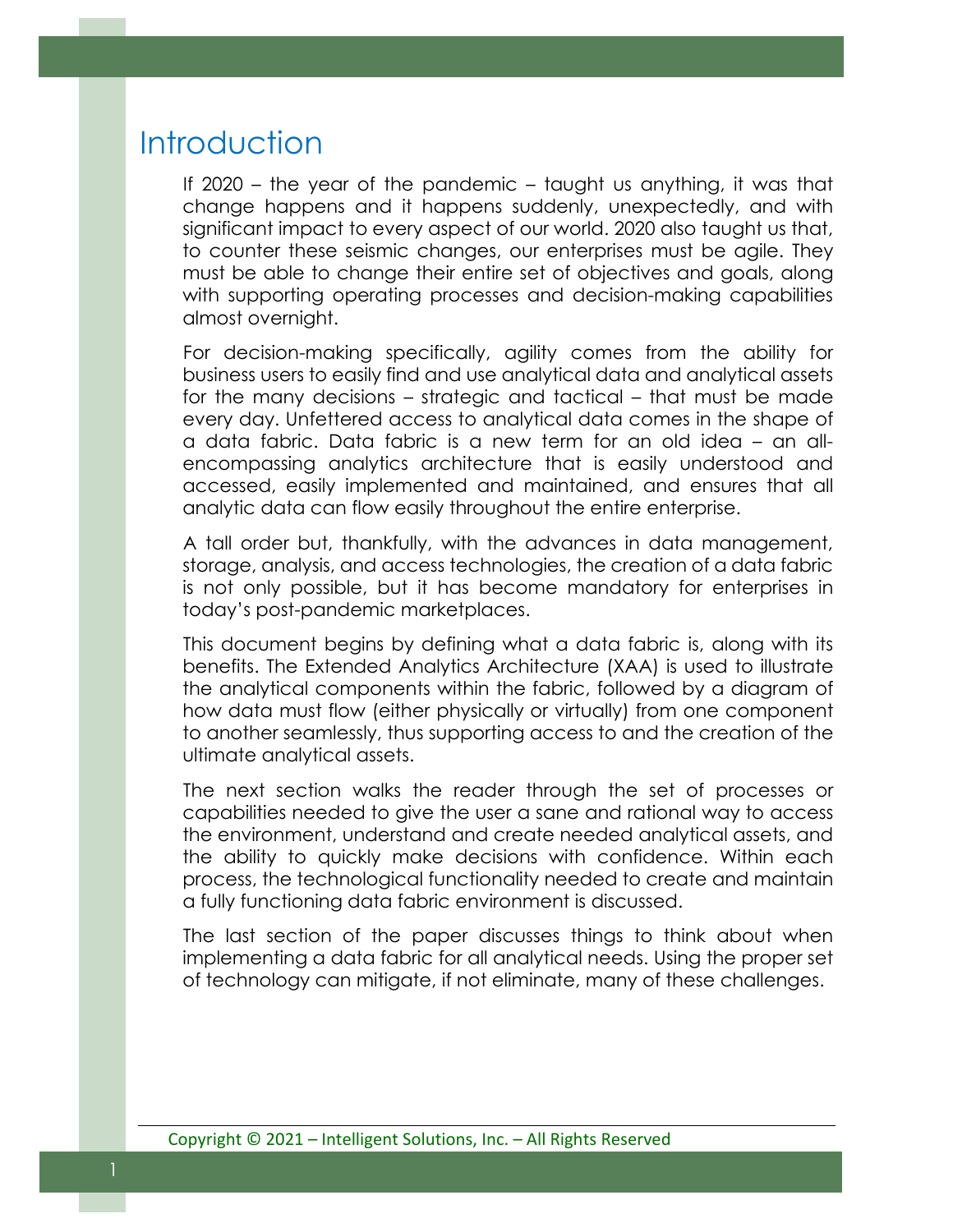## What is a Data Fabric?

Over the years, there have been multiple architectures developed in support of data analysis. The most popular ones were the Corporate Information Factory<sup>[1](#page-3-0)</sup> and the Data Warehouse Bus Architecture<sup>2</sup>, both created and used in the 1990's. For years, these satisfied the needs of the enterprise for analytical data when constructing an enterprise data warehouse (EDW).

But technology and time marched forward and these architectures no longer satisfied ALL the data requirements for analytical capabilities. Two other forms of analyses came into being – those needed for the data science community (a more fluid repository called the data lake) and real-time streaming analytics on real-time data (operational analytics). These have unique analytical characteristics and uses that simply cannot be supported within the EDW environment alone.

Enter the Data Fabric concept. The idea of a "Data Fabric" started in the early 2010's. Forrester first used the term in their published research in 2013. Since then, many papers, vendors, and analyst firms have adopted the term. The goal was to create an architecture that encompassed all forms of analytical data for any type of analysis with seamless accessibility and shareability by all those with a need for it.

#### Benefits of the Data Fabric

There are many benefits to a fully consolidated analytics architecture. Here are just a few:

- Easier data management, security, reliability and consistency. Well documented metadata makes the overall environment simpler to maintain.
- Democratization of data and analytical assets. This consists of easy discovery and navigation of all the data assets by all users from a centralized data access mechanism.
- Reduction of complexity. This is accomplished by promoting automation and streamlining the processes that create and maintain the environment.

Copyright © 2021 – Intelligent Solutions, Inc. – All Rights Reserved

<span id="page-3-0"></span><sup>&</sup>lt;sup>1</sup> "The Corporate Information Factory, 2<sup>nd</sup> Edition", by William H. Inmon, Claudia Imhoff, and Ryan Sousa, ISBN:978-0-471-39961-2, Publisher John Wiley & Sons, Inc.

<span id="page-3-1"></span><sup>2</sup> "The Data Warehouse Tool Kit, 3rd Edition", by Ralph Kimball and Margie Ross, ISBN: 978- 1118530801, Publisher John Wiley & Sons, Inc.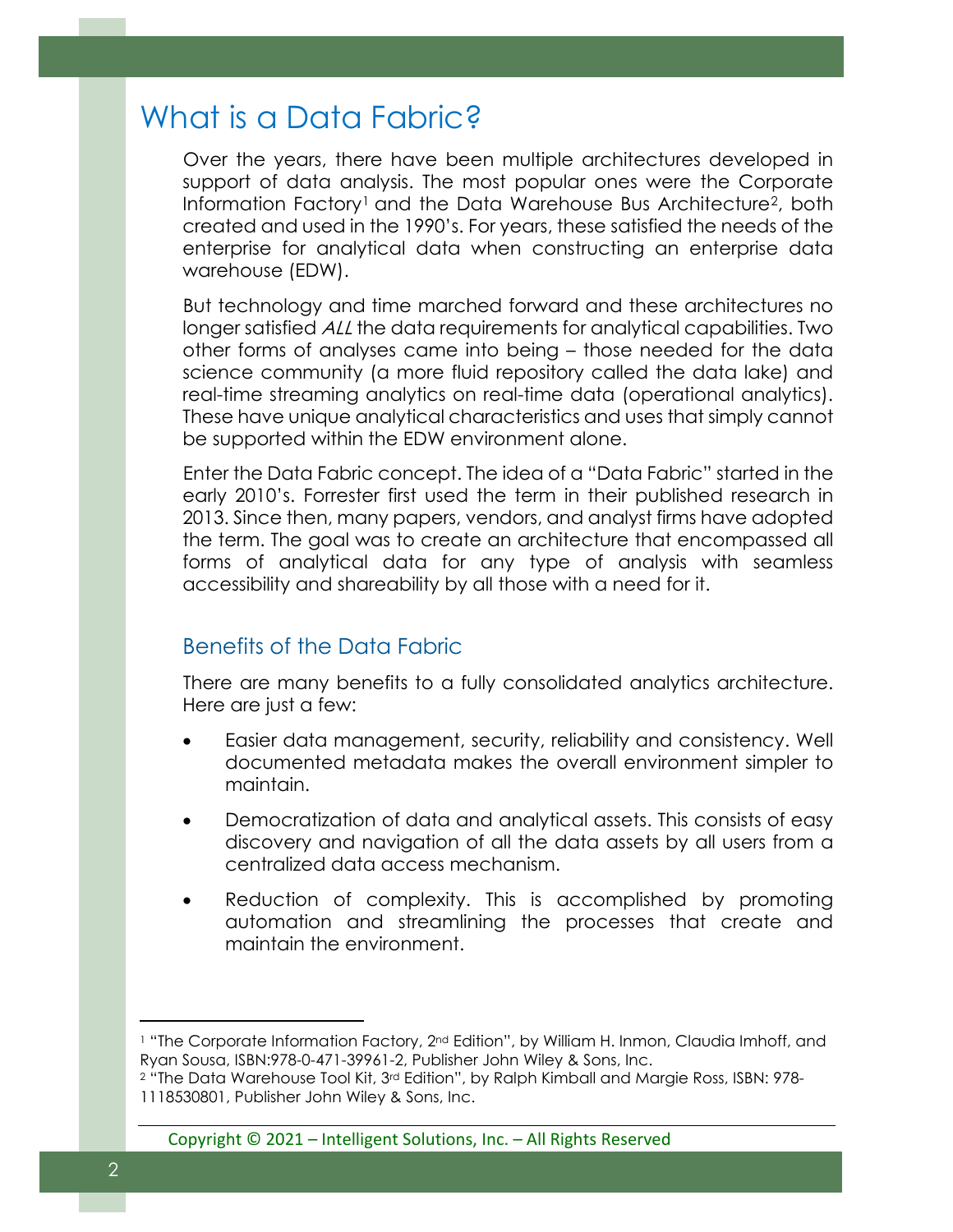• A coordinated, documented process of data lineage and usage. The more information about where data came from, what happened to it on its journey, the ultimate analytical assets that use it, and who uses that data and assets means the better managed the environment becomes. Data redundancy, inaccuracy, senescence, and potential security/privacy breaches can be better controlled here than in a chaotic, undocumented situation.

#### The Extended Analytics Architecture (XAA)

This author's take on the Data Fabric idea was published in 2016 as the Extended Analytics Architecture<sup>[3](#page-4-0)</sup> (XAA – see Figure 1). Like previous architectures, this version of the Data Fabric is also a logical architecture. How an enterprise physically implements the XAA is entirely up to the enterprise, its technological resources, its personnel, and its analytical needs. The goal continues to be to create an integrated analytics environment that eliminates silos of data and analytics, supports easy access and sharing of data and analyses, and streamlines the creation and maintenance of a complex environment.



Figure 1: The Extended Analytics Architecture

Copyright © 2021 – Intelligent Solutions, Inc. – All Rights Reserved

<span id="page-4-0"></span><sup>3</sup> "Extending the Traditional Data Warehouse", by Claudia Imhoff, published in TDWI's Upside Magazine, https://tdwi.org/articles/2016/03/15/extending-traditional-datawarehouse.aspx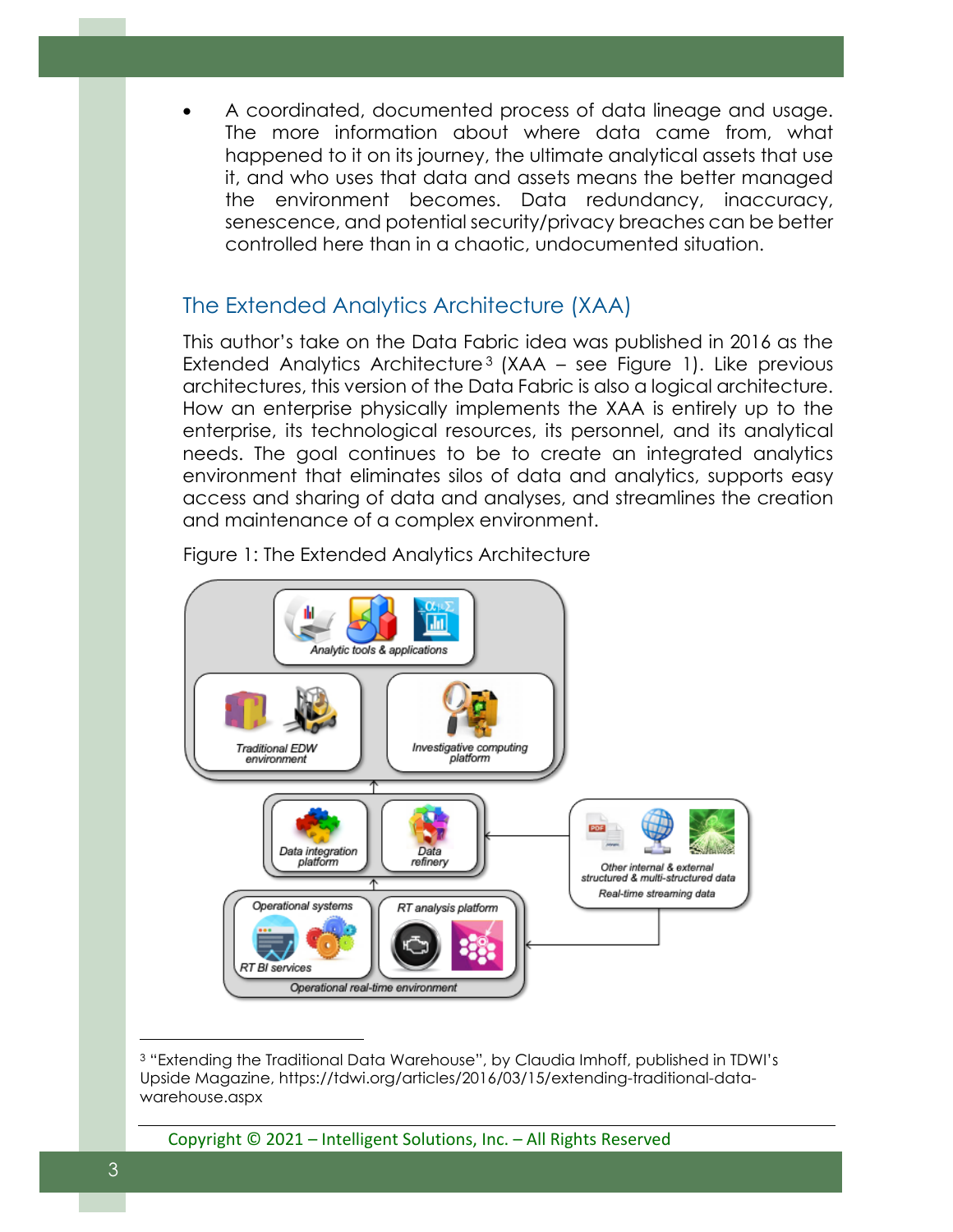To understand the XAA and the Data Fabric in general, here are brief descriptions for each component, starting from the bottom:

- 1. Operational systems the internal applications that run the day-today operations of the enterprise. Within these systems are callable BI Services (Embedded BI) generally called from the EDW. Examples include fraud detection, location-based offers, and contact center optimizations.
- 2. Real-time analysis platform the first analytical component that analyzes streams of data (transactions, IoT streams, etc.) coming into the enterprise in real time. Examples include traffic flow optimizations, web event analyses, other correlations of unrelated data streams (e.g., weather effects on campaigns).
- 3. Other internal and external structured and multi-structured data sources of data that are not in the normal streams for this architecture and include IoT data, social media data, and purchased data.
- 4. Data integration platform the process of extracting, transforming to a standard format, and loading structured data (ETL or ELT) into the EDW. The process also invokes data quality processing where needed and is considered the "trusted" data stored in the EDW.
- 5. Data refinery the process of ingesting raw structured and multistructured data, distilling it into useful formats in the Investigative computing platform for advanced analyses by data scientists. It is also called data prep or "data wrangling".
- 6. Traditional EDW the second analytical component where routine, analyses, reports, KPIs, customer analyses, etc., are produced on a regular basis. The EDW is considered the production analytics environment using trusted, reliable data.
- 7. Investigative computing platform (ICP) the third analytical component used for data exploration, data mining, modeling, cause and effect analyses, and general, unplanned investigations of data. It is also known as the data lake and is the "playground" of data scientists and others having unknown or unexpected queries.
- 8. Analytic tools and applications the variety of technologies that create the reports, perform the analyses, display the results, and increase the productivity of analysts and data scientists.

#### Data Flows in the Data Fabric

For a Data Fabric to reach its full potential, the data flows within the architecture and between the various components must be thoroughly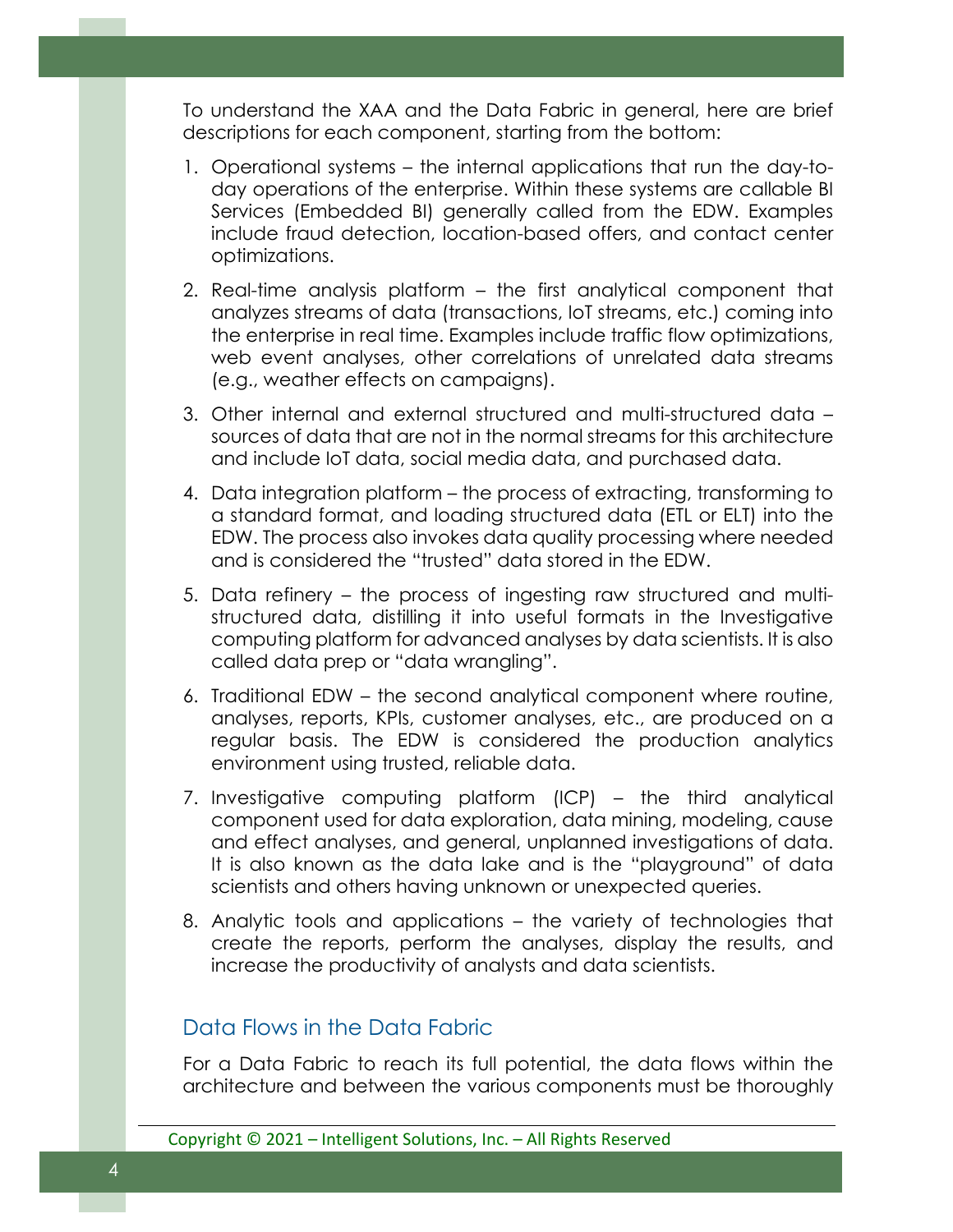understood. Figure 2 depicts the two forms of data flows: physical flows and virtual ones. The physical flows come from the data integration platform and the data refinery and deposit their data into either the EDW or the ICP. The physically separated data and analytical assets can be brought together to appear as if they were physically together for analysis or sharing by data virtualization. In this case though, no data is actually moved.



Figure 2: Data Flows in the Data Fabric

#### Data Catalog – Accessing and Monitoring the Data Fabric

The final technological component in a Data Fabric is an overarching repository (See Figure 3) that captures all the metadata (technical, business, and administrative) and utilization statistics within the Data Fabric. This component enables discovery: the ability to find, understand and access the contents of the Data Fabric environment. With this discovery component comes the ability to monitor the location and usage metrics of the entire environment's contents as well as enforce all data governance policies for security and privacy. This component is supported by the data catalog functionality.

A data catalog collects information about the entire Data Fabric, and acts as the gateway or entry point for the entire business community to find new data contents and existing analytical assets, to receive suggestions to help in their discovery process, and to access and analyze the data using their analytical technology. It is also where technical implementers go to understand the lineage of data (from sources to ultimate analytical assets), to receive the statistics of usage, and to begin planning any new additions or changes to the overall environment using precise impact analysis. Finally, it is where they can discover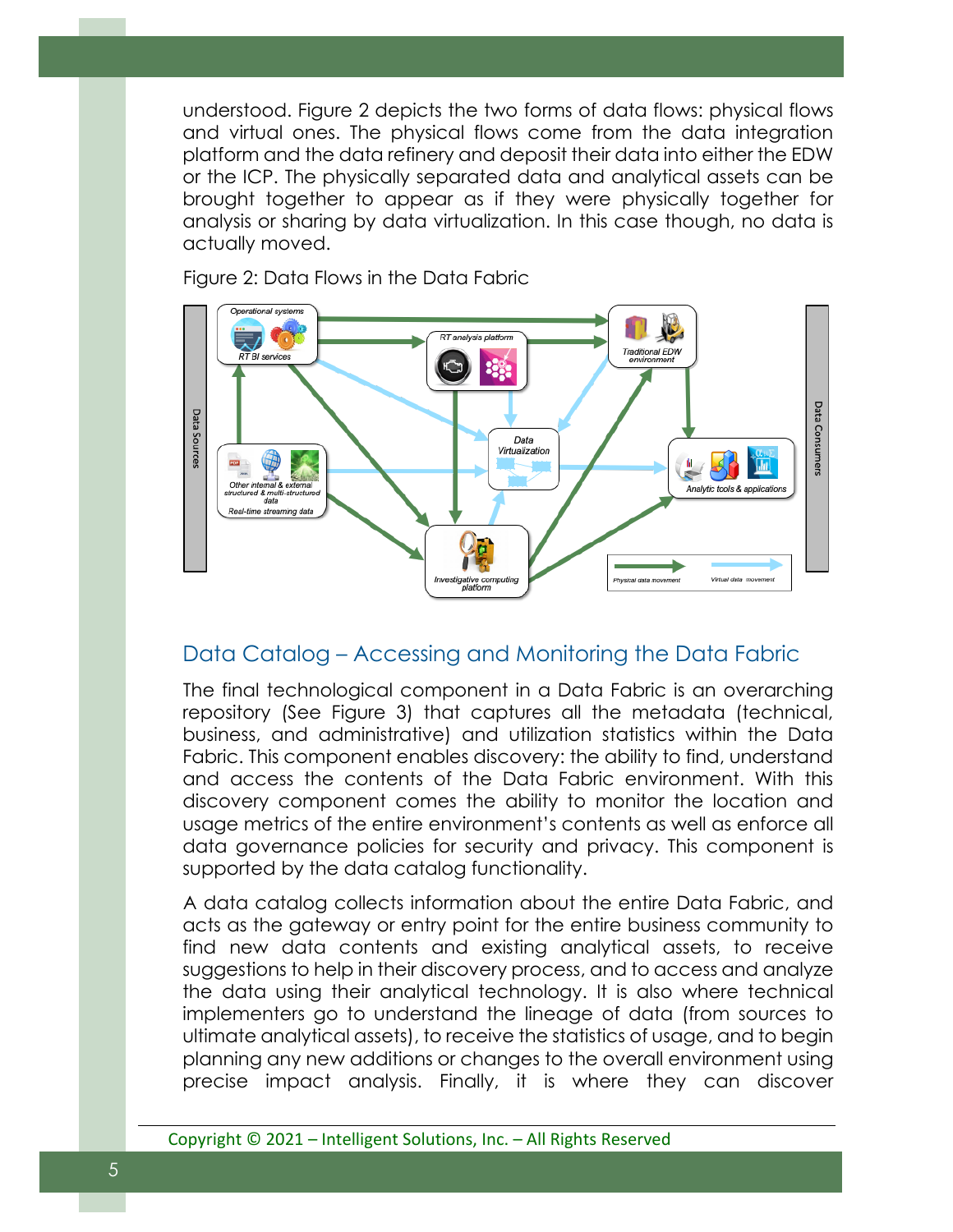redundancies in data and analytical assets, inefficiencies in data integration programs, and other data management deficiencies.

Figure 3: Data Catalog Component of the Data Fabric



### Data Fabric Processes

With a solid foundation in terms of the architectural components of the Data Fabric, let's dive into the processes that bring it to life. These processes will be divided into two sets – one based on the business community and the other on the technical implementation and maintenance personnel. See Figure 4 for these two sets of processes.

Figure 4: Data Fabric Processes by Role

**Business Processes** 



#### Business Processes in the Data Fabric

Most business community members are not particularly interested in the technical underpinnings of their analytical environments. Their ideal

Copyright © 2021 – Intelligent Solutions, Inc. – All Rights Reserved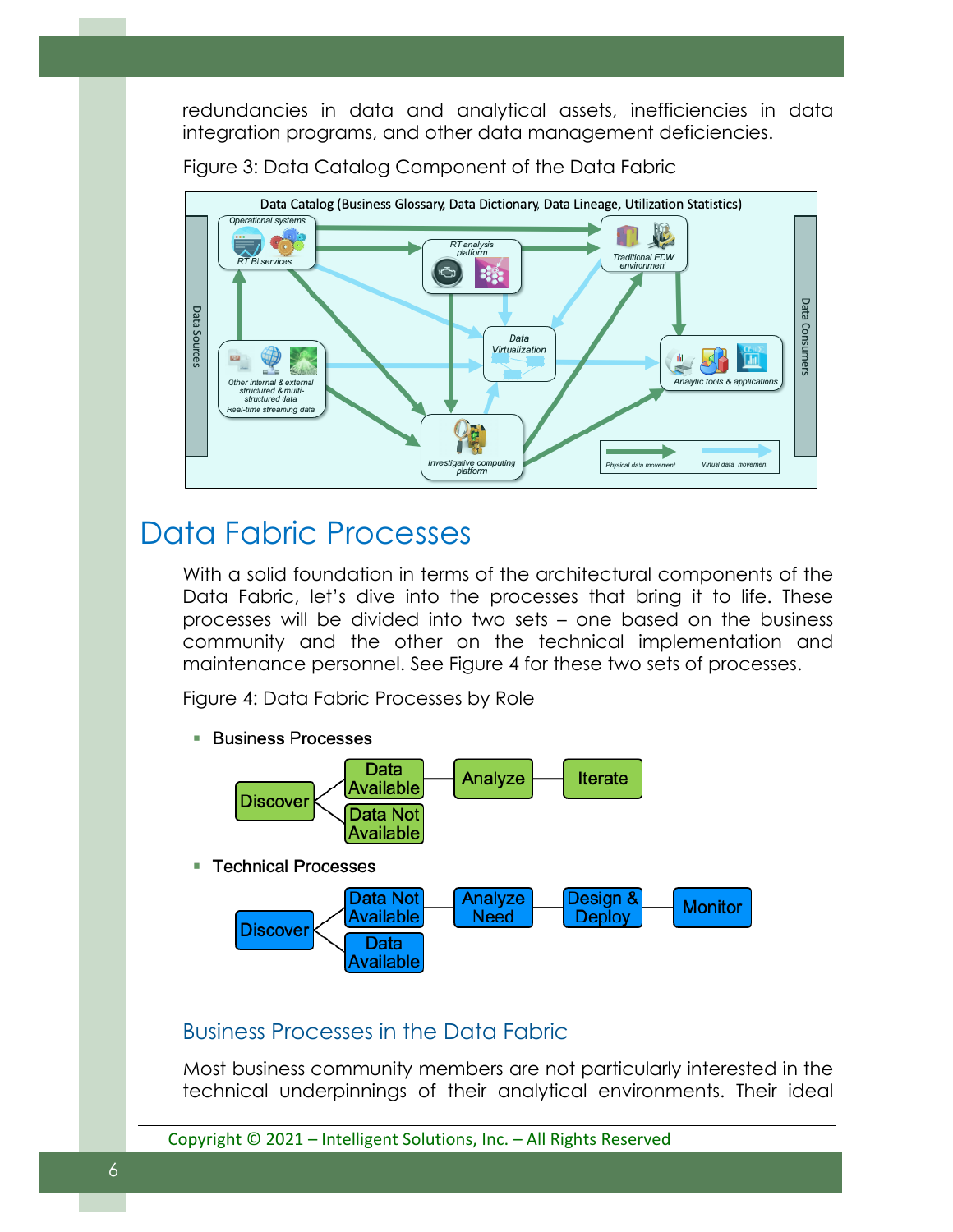situation is one in which they can quickly and easily access the data they need and then analyze it. How it is integrated and where it is stored may not be of great interest. Their usage of the environment should be made as easy and uncomplicated as possible.

Their processes for using the environment consist of the following:

- 1. Discover The business community needs access to a data catalog function that is an easy-to-use entry point where they can quickly ascertain what data is available, in unambiguous, non-technical language that is relevant to the business, and what analytical assets exist (reports, visualizations, dashboard widgets, advanced predictive and other models, etc.). The catalog should supply browsable ontologies that give this community the context of all data and assets. It should then show the assets that contain the data with useful information such as who created the data or asset, how current it is, what its quality measurements are, what source supplied it, what technology created the asset, and so on. The data catalog should include the meaning of business rules and explanations of security and privacy policies. And finally, the catalog should be able to recommend other data or assets similar to the requested one(s) much like a cohort recommendation would ("people like you also liked these items…").
- 2. Data Availability Again from the catalog, a business user can quickly determine if the data is available for their decision-making or not. If not available, then they must submit a request to the technical personnel to bring that data into the environment. If the need is critical, the technical personnel may create a *temporary workaround* (e.g., a documented one-time extract or virtualized access to data) to satisfy their need until the data is made available through the proper channels (the technical process). Once the data is made available, the temporary workaround is removed.

If the data or asset is available, then the business users must determine if they already have permission to access it or who they should contact for permission to access the needed information. If a request is made, a governance process must be in place to ensure that the request is valid, it is appropriate for the requester, and all security and privacy policies are enforced.

3. Analyze – Once the business user has permission to access the information, the next step is to use the information in a decisionmaking capacity. The business user may create their own analytical asset using the data or access an existing asset, perhaps tweaking it (e.g., changing certain parameters) to fit their specific needs.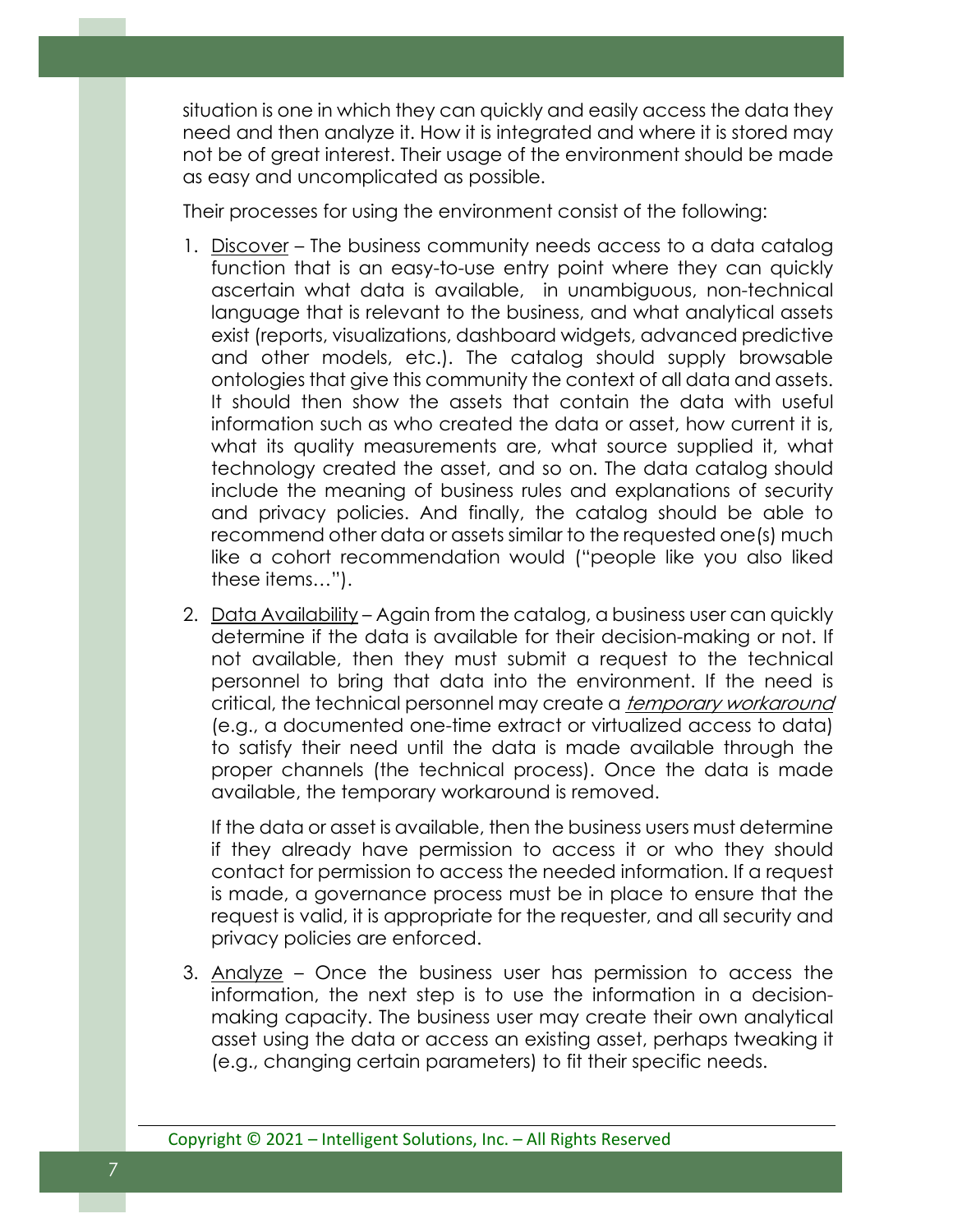Again, the business community should ensure that any new analytical asset is noted in the data catalog feature for others to discover.

4. Iterate – After completing their analysis, the business user may continue to examine data and assets in their area or find other information by returning to the catalog. If the catalog supports the invoking of the analytical technology from within the catalog itself, then the business user does not need to have the extra step of returning to the catalog – they are already there.

#### Technical Processes in the Data Fabric

The people responsible for building and maintaining a data fabric like the Data Fabric have a big job. The simpler they make the business community's access and utilization of the analytics environment, the more complex the infrastructure becomes. Simplicity is not always easily attained! These technical resources will need technologies that work together seamlessly to support the following processes.

- 1. Discover The technical personnel start with the same process as the business community does. However, they use Discover for very different purposes. Their goal is to discover what data and analytical assets already exist in the environment to mitigate or eliminate the duplication of either resource. They also get information from the processes that generate the technical integration, data prep, and data quality metadata of the existing data. In addition, they get the full metadata on data lineage (e.g., sources, integration techniques and processes, quality metrics, etc.), usage statistics (e.g., who is using the data and how often), and impact analysis (e.g., if an integration program changes, what downstream processes, data and analytical assets are impacted.).
- 2. Data Availability From the data catalog information, the technical personnel can quickly determine if the requested data exists or not. If it exists and is readily available, the technical personnel need only update the catalog (if necessary) and inform the requester of its existence. The requester must them be vetted to ensure proper authorization for access to that data is in place.

If the data is not available, these resources must begin their examination of the potential sources of the data. This research includes an assessment of the source's quality, content, and accessibility, and suitability for the requested purpose. Documenting all this information is mandatory input into the data catalog for future usage.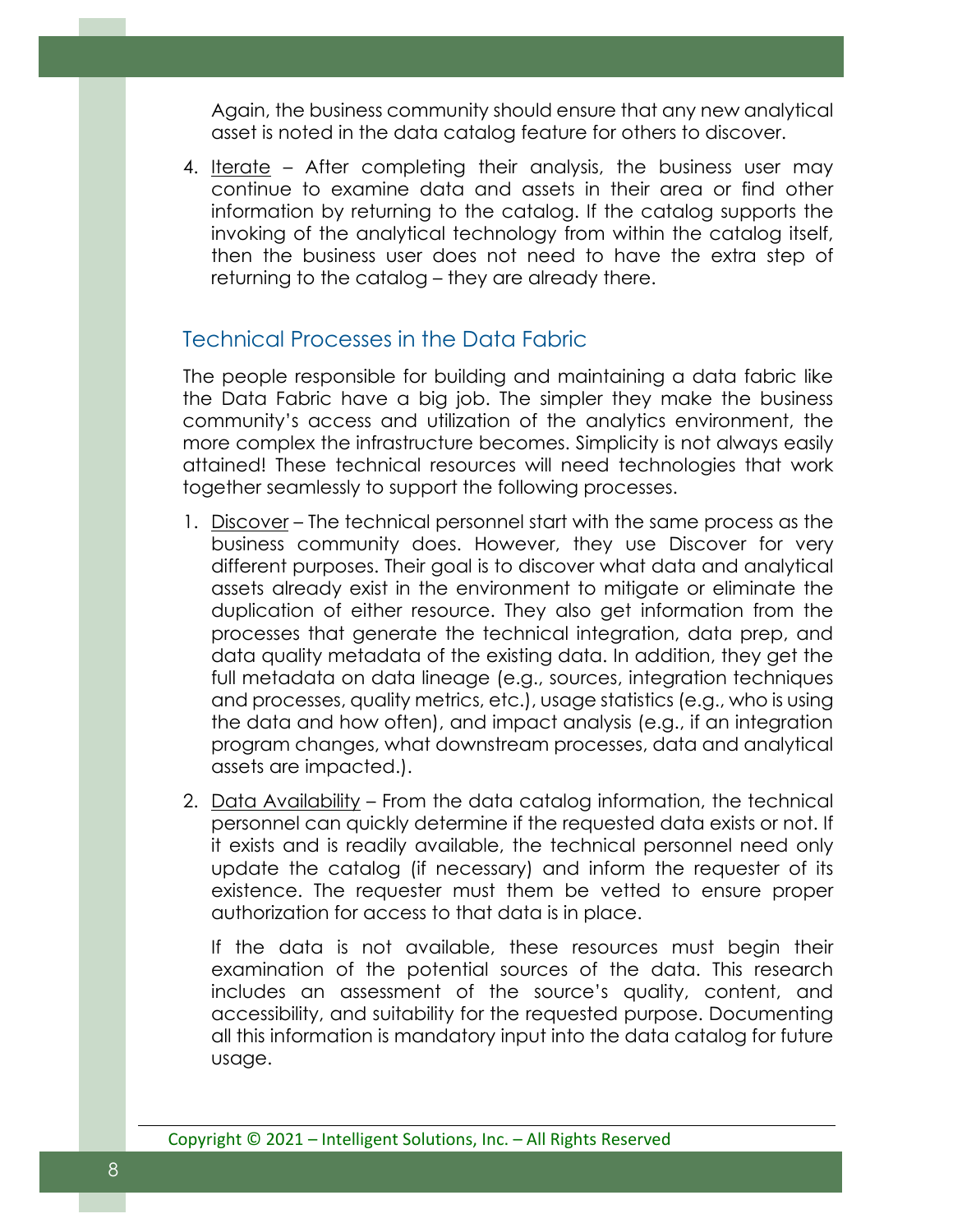3. Analyze Need – The Data Fabric has three distinctly different analytical components – the EDW, ICP, and the RT analysis engine. Each has its own purpose and unique set of data and processing characteristics. Once a source of data has been identified, the next step is to determine which of the three components will be used for housing the data, the analytical processes that will be used on it, and the business community members that will access and use it.

For example, reports, dashboard widgets, and routine analytical assets such as KPIs, profitability calculations, and other such trusted indicators are perfect examples of the type of data and analyses that fit the EDW perfectly. These are typically used by business analysts, corporate executives, managers, and even front-line personnel.

Unplanned, unexpected queries like "did this ever happen?", "whatif" analyses, model development, or other advanced forms of analyses often performed by data science teams are examples of the types of data and analytics developed in the ICP or data lake.

Finally, real-time analysis on real-time data belongs solely in the streaming analytics component in the DATA FABRIC. These include risk analyses, fraud detection, traffic analyses, IoT stream analyses, etc. These are often automated processes that perform their analyses as the data streams into the operational world.

The technical personnel are responsible for identifying which of these analytical components should be the target environment for the requested data and analysis.

4. Design & Deploy – Based upon the analysis from the previous process, the technical personnel can begin the process of populating the right component with the right data and technologies from the appropriate source of data. For the EDW, this means performing the data integration process(es), either ETL or ELT and appropriate data quality processes to ensure the data can be trusted.

For the ICP, the data prep is much less stringent and is used to format the incoming data so that it is easily used by data scientists and their analytical technology of choice. Data quality processing may not be as stringent or even needed at all here.

In both the EDW and the ICP though, data security and privacy are still required. In addition, sensitive data must be identified and protected by encryption or some other masking mechanisms. The design of the data management programs for these two components can become quite complex and should be automated as much as possible to ensure rapid development, proper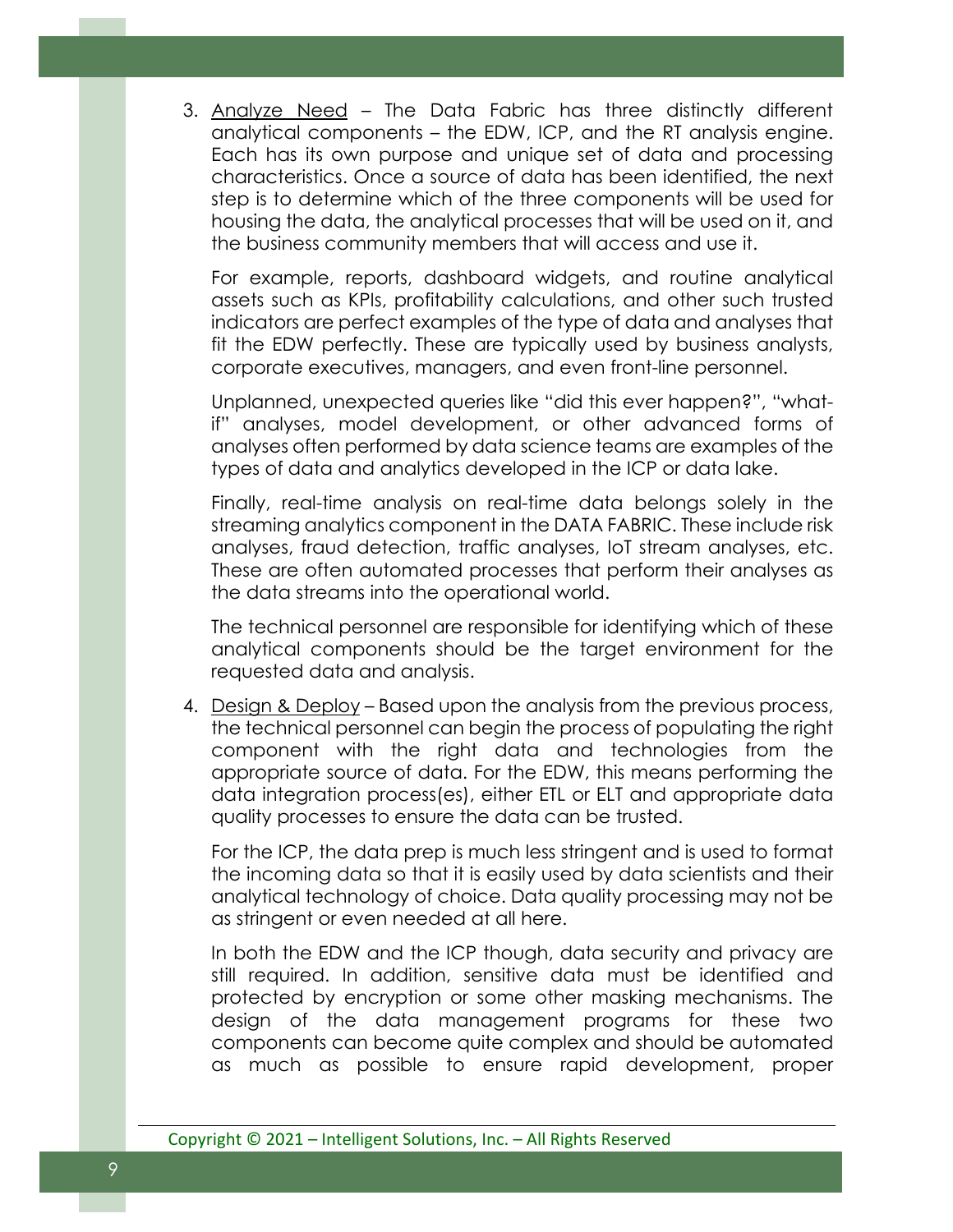documentation, improved consistency and accuracy, and ease of maintenance.

Streaming analytics is a completely different environment in which the data is first analyzed and then stored. The technology for these activities is quite different from that used in the store-then-analyze components. Furthermore, thought must be given in terms of how these analyses will be integrated into the operational workflows.

5. Monitor – In this final process, the technical personnel must ensure that the data catalog is updated with the latest additions, edits, or changes made to the DATA FABRIC, its data or its analytical assets. These personnel must also continuously monitor any changes in data lineage, usage, or impact analyses performed.

These additions improve the Discover process for both the business community and the technical personnel in terms of future utilization, projects, or proposed changes.

## Implementing the Data Fabric

A data fabric like the Extended Analytics Architecture is complicated by its very depth and breadth. It consists of multiple components, data flows and processes that must all be coordinated to achieve the goal of the architecture as stated earlier in this paper: "an architecture that encompassed all forms of analytical data for any type of analysis with seamless accessibility and shareability by all those with a need for it".

Obviously, technology plays a critically important role in achieving this goal. Every DATA FABRIC process, whether business or technical user oriented, depends on having a solid technological foundation in place. The good news is that the necessary technologies exist. The bad news is that no single company has all of these packaged as a data fabric offering.

The technological functionalities needed for a data fabric architecture are provided below. Idera has many technologies that support these. And where there is a gap, the company has developed deep partnerships (more than just a logo on a web page) with suitable vendors to fill those gaps.

1. Data catalog – A "storefront" or entry point for all users of the environment that is a repository for all technical metadata (source to target), a business glossary, data dictionary, and governance attributes. Much of this information is generated by other technologies, like data modeling, data integration or data prep tools, but it is consolidated here and presented to users via the catalog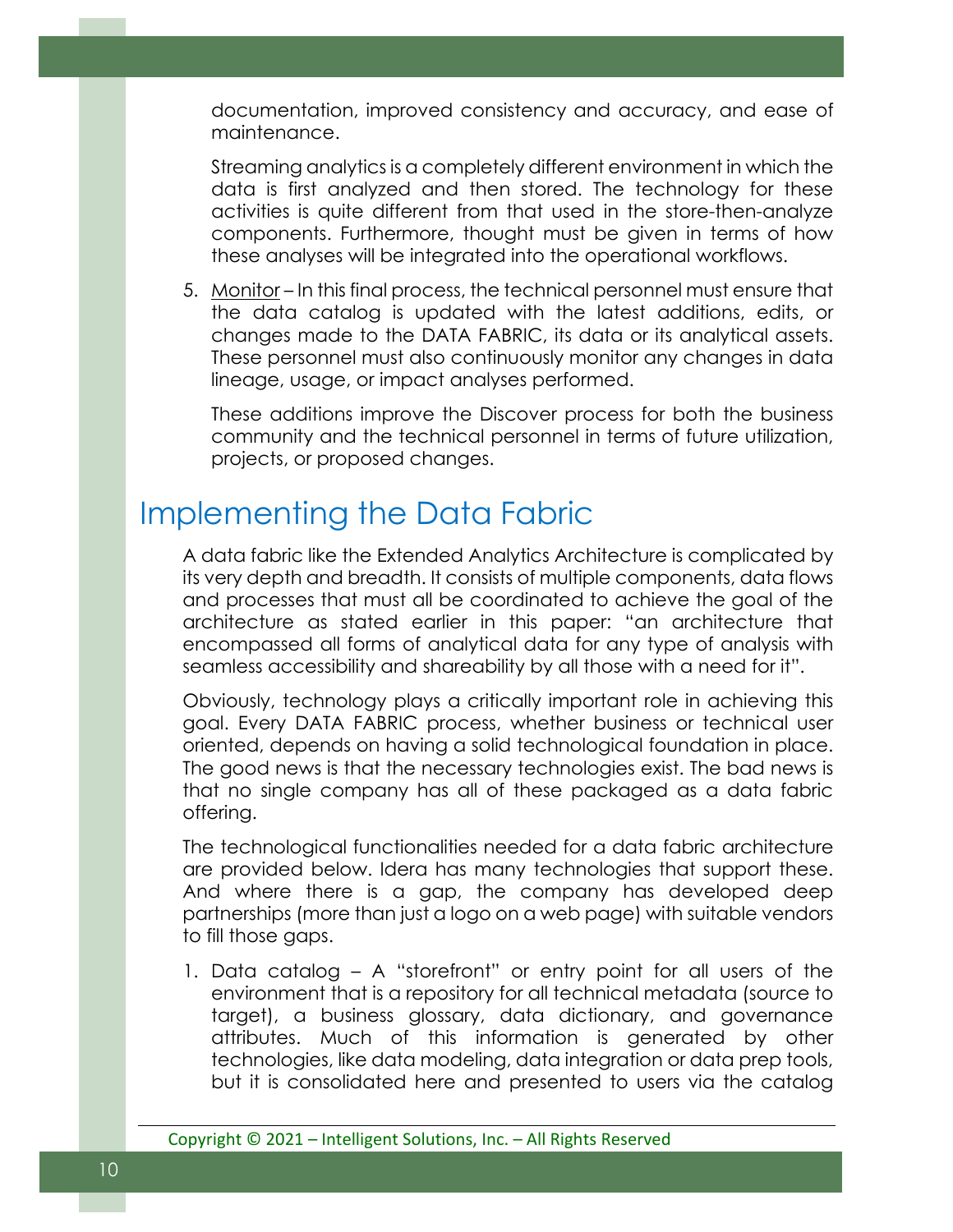interface. The catalog can perform certain analyses like data lineage and impact analysis. Through its AI/ML capabilities, it can determine sensitive data and present recommendations to business users. Idera's ER/Studio as well as the company's partners fulfill this role of the data catalog.

- 2. Data modeling Each repository in the architecture must have its schema documented through a data modeling technology. The different levels of data models (logical and physical) are used in designing the EDW and the ICP. Data models of the operational systems are used in the data integration and prep technologies as well. Data modeling technology is also key to supplying much of the information found in the data catalog, including any changes to database design, the existence of data and its location, definitions and other glossary items. It is vital that data models are connected to the Business Glossary to ensure a well-managed data catalog. Idera's ER/Studio has been around for many years and is a proven modern modeling technology that allows data architects to connect models into a data catalog.
- 3. Data Integration A key factor in the creation of the first repository of analytical data (the EDW) is data integration technology, which performs the heavy lifting of extracting the data from its sources, transforming it into the single version of the data that is then loaded into the data warehouse. This ETL or ELT process is what creates the trusted data used in many production reports and analytics. A best practice here is to automate as much of this process as you can using technologies like Idera's WhereScape, which can automate the entire process from curation to design and deployment of the EDW providing complete documentation immediately.
- 4. Data preparation The creation of the second repository of analytical data, the data lake or ICP, is supported by the data prep technology that extracts raw data from sources and reformats, lightly integrates, and loads it into the repository for exploration or experimentation. This repository is meant for the unplanned, general queries performed by data scientists and the like. Idera's Qubole technology is an example of such a data prep tool that automates this process and produces the much-needed documentation for those using this repository.
- 5. Data virtualization The ability to bring data together virtually rather that physically moving it all around the architecture is a great boon to the analytical personnel. Access to all data, regardless of its location, is a major step toward data democratization. The ease with which data can be virtualized is also a great productivity tool for the technical personnel. It can also be used to prototype new solutions or additions to the environment.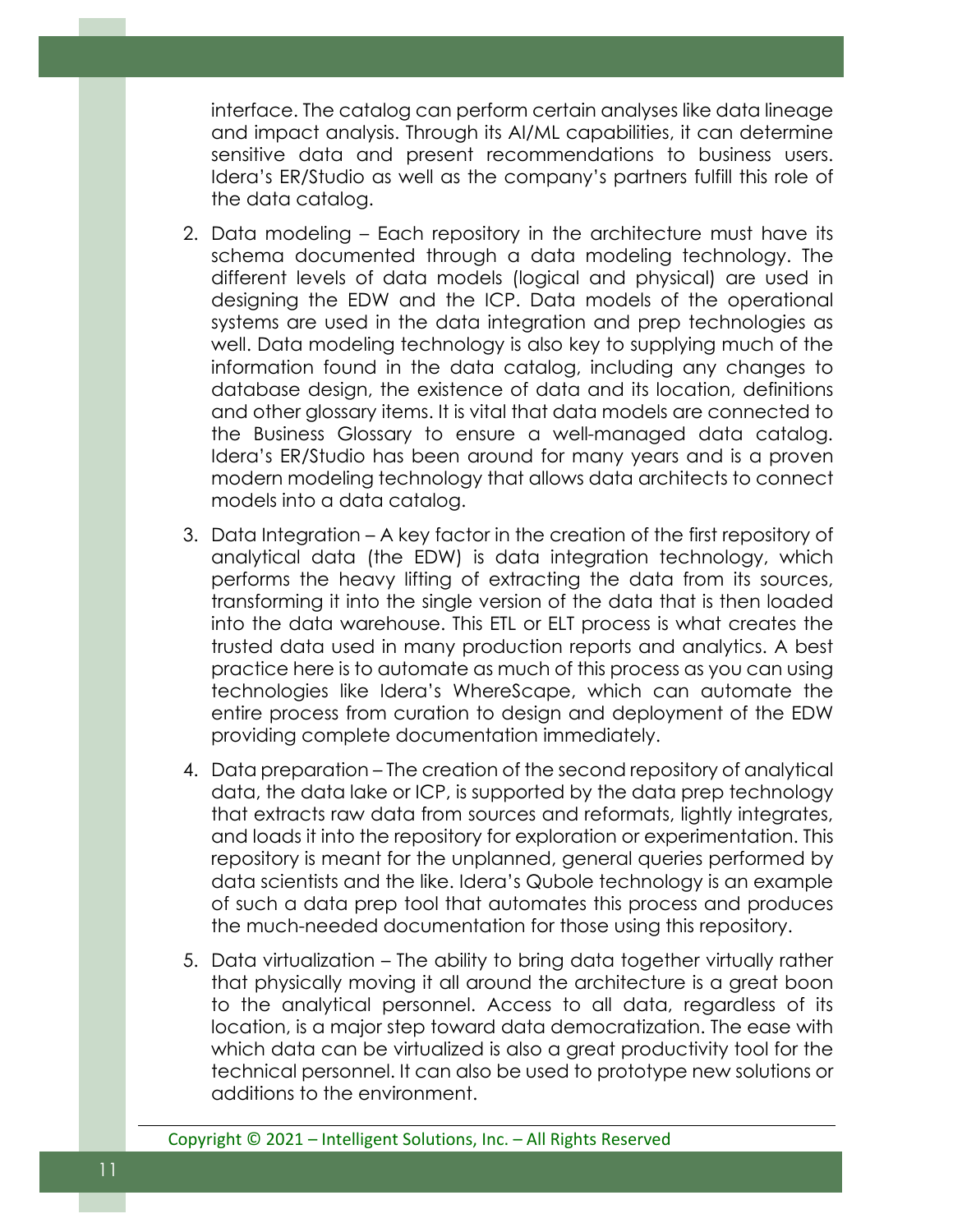- 6. Real-time analytics engine The last area of analysis deals with analyzing data streaming into the organization and being analyzed before it is stored. This technology must handle multiple streams of data that are analyzed in a real-time mode. It is a relatively new area of analytics but is a welcomed addition to the family of analytical components in the Data Fabric. Idera's Qubole and Idera's partners are making great strides in this exciting new analytical area.
- 7. Data analysis and visualization The world of data analysis and visualization technologies is massive. The analytical capabilities of these tools range from simple reporting and dashboard creation to complex and artistic data visualizations to predictive and other advanced analyses. No single technology in this category can satisfy all business community needs. Therefore, there most likely will be multiple tools – at least one in each category, needed to support all analytical needs. Idera's Aqua Data Studio can act in many capacities in this area and is a good addition to any Data Fabric toolbox.
- 8. Monitoring Many of the usage statistics found in the data catalog originate from the monitoring technologies used in the EDW and ICP. The ability to monitor what data is being used and by whom gives the technical personnel great insight into the overall performance of these analytical repositories. For example, data that is rarely used may be stored in archive media, seasonal or other time-based spikes in utilization can be planned for, and data commonly used together may be cached or virtually brought together for better performance. Without the monitoring technology, the architecture can quickly descend into chaos. Both Idera's WhereScape and Qubole have monitoring capabilities for their respective analytical components.
- 9. Suitable data storage Rounding out the Data Fabric environment are the various data storage technologies – the databases themselves. In the past, we had to separate the data warehouse from the investigative area because the technologies used for both were incompatible. With the separation of data storage from compute, we are now seeing situations where the data warehouse and ICP can reside in the same storage technology.

The second major decision for many organizations is where to deploy the data – on premises or in the cloud. The decision of where data resides can be quite impactful, especially if the environment is a hybrid one – some deployed in the cloud and some on premises, or some deployed on multiple vendors' clouds. If deployed in multiple locations, bringing all the data together for analysis can be quite challenging.